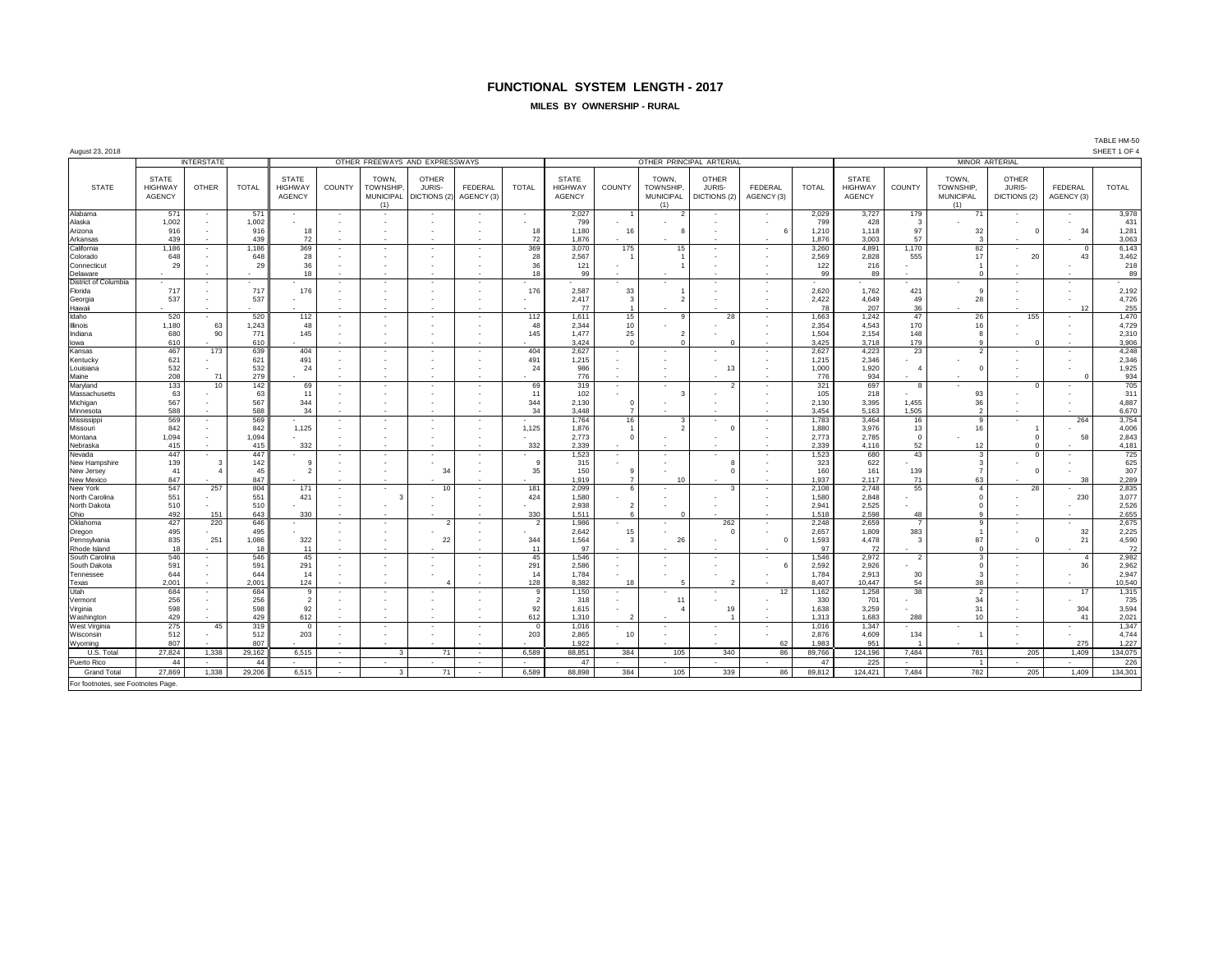## **FUNCTIONAL SYSTEM LENGTH - 2017 MILES BY OWNERSHIP - RURAL**

TABLE HM-50

| August 23, 2018                   | MAJOR COLLECTOR<br>MINOR COLLECTOR       |                          |                                                     |                                        |                          |              |                                                 |                |                                               |                                        |                          |                |                                                 |                 | SHEET 2 OF 4                                  |                                        |                       |                  |
|-----------------------------------|------------------------------------------|--------------------------|-----------------------------------------------------|----------------------------------------|--------------------------|--------------|-------------------------------------------------|----------------|-----------------------------------------------|----------------------------------------|--------------------------|----------------|-------------------------------------------------|-----------------|-----------------------------------------------|----------------------------------------|-----------------------|------------------|
|                                   |                                          |                          |                                                     |                                        |                          |              |                                                 |                |                                               |                                        | LOCAL                    |                |                                                 |                 |                                               |                                        |                       |                  |
| <b>STATE</b>                      | <b>STATE</b><br><b>HIGHWAY</b><br>AGENCY | COUNTY                   | TOWN.<br><b>TOWNSHIP</b><br><b>MUNICIPAL</b><br>(1) | <b>OTHER</b><br>JURIS-<br>DICTIONS (2) | FEDERAL<br>AGENCY (3)    | <b>TOTAL</b> | <b>STATE</b><br><b>HIGHWAY</b><br><b>AGENCY</b> | <b>COUNTY</b>  | TOWN.<br>TOWNSHIP,<br><b>MUNICIPAL</b><br>(1) | <b>OTHER</b><br>JURIS-<br>DICTIONS (2) | FEDERAL<br>AGENCY (3)    | <b>TOTAL</b>   | <b>STATE</b><br><b>HIGHWAY</b><br><b>AGENCY</b> | <b>COUNTY</b>   | TOWN.<br>TOWNSHIP.<br><b>MUNICIPAL</b><br>(1) | <b>OTHER</b><br>JURIS-<br>DICTIONS (2) | FEDERAL<br>AGENCY (3) | <b>TOTAL</b>     |
| Alabama                           | 1,960                                    | 9,075                    | 1,209                                               | $\sim$                                 |                          | 12,245       | 32                                              | 5,778          | 410                                           |                                        |                          | 6,220          | $\overline{1}$                                  | 41,136          | 5,317                                         | 153                                    | 755                   | 47,362           |
| Alaska                            | 1,231                                    | 38                       | 60                                                  | 6                                      | 35                       | 1,371        | 859                                             | 180            | 323                                           | 18                                     | 52                       | 1,431          | 625                                             | 2,101           | 1,113                                         | 2,326                                  | 1,482                 | 7,647            |
| Arizona                           | 1,794                                    | 1,492                    | 169                                                 | 8                                      | 743                      | 4,206        | 205                                             | 961            | 69                                            | 61                                     | 598                      | 1,894          | 298                                             | 11,008          | 2,175                                         | 3,993                                  | 13,202                | 30,675           |
| Arkansas                          | 8,362                                    | 3,367                    | 141                                                 |                                        |                          | 11,870       | 240                                             | 6,384          | 204                                           |                                        |                          | 6,828          | 112                                             | 54,733          | 4,280                                         |                                        | 2,148                 | 61,274           |
| California                        | 743                                      | 10,767                   | 182                                                 | 134                                    | 108                      | 11,935       |                                                 | 7.148          | 73                                            | 18                                     | 301                      | 7,540          | $\sim$                                          | 33,155          | 678                                           | 710                                    | 6,575                 | 41,117           |
| Colorado                          | 1,326                                    | 3,517                    | 110                                                 | 25                                     | 472                      | 5,450        | 117                                             | 7,383          | 238                                           | 71                                     | 1,029                    | 8,838          | 21                                              | 39,779          | 1,769                                         | 724                                    | 4,833                 | 47,125           |
| Connecticut                       | 738                                      |                          | 119                                                 |                                        |                          | 857          | 22                                              |                | 397                                           |                                        |                          | 419            | $\overline{7}$                                  |                 | 3,716                                         | 267                                    | 21                    | 4,011            |
| Delaware                          | 389                                      |                          |                                                     |                                        |                          | 389          | 259                                             |                |                                               |                                        |                          | 259            | 1.788                                           |                 | 50                                            | 41                                     | 72                    | 1,950            |
| District of Columbia              |                                          |                          |                                                     |                                        |                          |              |                                                 |                |                                               | ÷,                                     |                          |                |                                                 |                 |                                               |                                        |                       |                  |
| Florida                           | 405                                      | 3,576                    | 44                                                  |                                        |                          | 4,025        |                                                 | 3,181          | 24                                            |                                        |                          | 3,205          | $\mathbf 0$                                     | 19,201          | 2,536                                         | 80                                     | 1,729                 | 23,546           |
| Georgia                           | 5,010                                    | 6,251                    | 313                                                 |                                        | $\mathbf 0$              | 11,574       | $\mathbf 0$                                     | 6,519          | 196                                           |                                        | 18                       | 6,734          | $\overline{1}$                                  | 45,112          | 3,882                                         | 84                                     | 1,018                 | 50,097           |
| Hawaii                            | 186                                      | 32                       |                                                     | $\overline{2}$                         |                          | 220          | 12                                              | 76             |                                               |                                        |                          | 88             | $\sim$                                          | 878             |                                               | 45                                     | 101                   | 1,024            |
| Idaho                             | 1,099                                    | 2,667                    | 155                                                 | 1,999                                  | 28                       | 5,947        |                                                 | 1,653          | 47                                            | 1,685                                  | 940                      | 4,324          | $\overline{7}$                                  | 10,398          | 1,304                                         | 10,777                                 | 9,693                 | 32,179           |
| <b>Illinois</b>                   | 1,920                                    | 9.089                    | 658                                                 | $\overline{4}$                         | $\mathbf{3}$             | 11,674       | 80                                              | 2,871          | 1.745                                         | $5^{\circ}$                            | $\overline{7}$           | 4.709          | 295                                             | 1,702           | 68,898                                        | 342                                    | 206                   | 71,442           |
| Indiana                           | 4,090                                    | 5,646                    | 191                                                 |                                        |                          | 9,927        | 37                                              | 8,486          | 153                                           | 5                                      |                          | 8,681          | 51                                              | 39,765          | 2,485                                         | 436                                    | 610                   | 43,347           |
| lowa                              | 89                                       | 13,757                   | 409                                                 | $\overline{2}$                         | $\mathbf 0$              | 14,256       | $\sim$                                          | 15,826         | 163                                           | $\mathbf 0$                            | $^{\circ}$               | 15,988         | $\overline{1}$                                  | 58,385          | 4,889                                         | 415                                    | 112                   | 63,803           |
| Kansas                            | 1,748                                    | 20,295                   | 357                                                 | $\sim$                                 | 49                       | 22,449       | $\overline{7}$                                  | 9,316          | 52                                            | $\overline{\phantom{a}}$               | 17                       | 9,392          | $\overline{4}$                                  | 82,397          | 4,822                                         |                                        | 836                   | 88,059           |
| Kentuckv                          | 5,783                                    | 11                       | ×                                                   |                                        | 43                       | 5,837        | 9.290                                           | 38             | $\mathbf{1}$                                  |                                        | 8                        | 9.338          | 4,797                                           | 37,205          | 1.875                                         | 489                                    | 745                   | 45,111           |
| Louisiana                         | 4,713                                    | 5                        | $\Omega$                                            |                                        | $\overline{2}$           | 4,720        | 3,053                                           | 209            | $\overline{2}$                                | ÷,                                     |                          | 3,263          | 1,731                                           | 27,749          | 2,207                                         | $\overline{2}$                         | 647                   | 32,336           |
| Maine                             | 3,241                                    |                          |                                                     |                                        |                          | 3,241        | 2,107                                           |                |                                               |                                        |                          | 2,107          | 8                                               | 377             | 11,420                                        | 154                                    | 158                   | 12,117           |
| Maryland                          | 964                                      | 322                      | 8                                                   | $\mathbf 0$                            | $\overline{\phantom{a}}$ | 1,293        | 303                                             | 1,370          | 28                                            | $\mathbf{0}$                           | $\overline{2}$           | 1,703          | 175                                             | 7,950           | 343                                           | 95                                     | 775                   | 9,338            |
| Massachusetts                     | 151                                      |                          | 712                                                 | 3                                      | 5                        | 871          | $\overline{4}$                                  |                | 611                                           | $\overline{2}$                         | $\overline{1}$           | 619            | 17                                              |                 | 3,942                                         | 241                                    | 14                    | 4,214            |
| Michigan                          | 412                                      | 15,582                   | 376                                                 | $\mathbf{1}$                           |                          | 16,371       | $\,$ 0                                          | 4,193          | 40                                            |                                        |                          | 4,234          | $10$                                            | 51,475          | 2,375                                         |                                        | 1,682                 | 55,541           |
| Minnesota                         | 932                                      | 14,601                   | 82                                                  | 25                                     | $\mathbf 0$              | 15,639       | 15                                              | 11,421         | 389                                           | 72                                     | 120                      | 12,017         | 9                                               | 15,891          | 59,352                                        | 1,736                                  | 1,828                 | 78,815           |
| Mississippi                       | 3,543                                    | 8,149                    | 248                                                 | $\sim$                                 | 8                        | 11,948       | 58                                              | 2,177          | 48                                            | $\overline{2}$                         | 27                       | 2,312          | 111                                             | 40,469          | 2,881                                         | 78                                     | 493                   | 44,031           |
| Missouri                          | 15,977                                   | 174                      | 83                                                  | -1                                     | $\mathbf{0}$             | 16,235       | 5,979                                           | 274            | 18                                            |                                        |                          | 6,271          | 980                                             | 69,509          | 5,396                                         | 103                                    | 1,185                 | 77,172           |
| Montana                           | 3,101                                    | 2,917                    | $\overline{7}$                                      | 418                                    | 435                      | 6,877        | 109                                             | 7,162          | 22                                            | 516                                    | 997                      | 8,806          | 646                                             | 32,429          | 1,162                                         | 3,301                                  | 9,407                 | 46,944           |
| Nebraska                          | 2,249                                    | 8,870                    | 219                                                 |                                        | 29                       | 11,368       | 3                                               | 8,294          | 400                                           |                                        | 65                       | 8,761          | $\overline{4}$                                  | 43,274          | 16,424                                        | 121                                    | 66                    | 59,890           |
| Nevada                            | 1,505                                    | 700                      | 6                                                   | 13                                     | 32                       | 2.256        | 264                                             | 2,188          | 17                                            | 48                                     | 37                       | 2,555          | 488                                             | 21,343          | 274                                           |                                        | 8,468                 | 30,573           |
| New Hampshire                     | 1,020                                    |                          | 22<br>47                                            |                                        |                          | 1,042        | 746                                             |                | 309                                           |                                        | 9                        | 1,065          | 335                                             | 470             | 7.406                                         | 6                                      | 139<br>172            | 7,887            |
| New Jersey                        | $\overline{2}$                           | 725                      |                                                     |                                        |                          | 775<br>4,525 |                                                 | 245            | 90<br>25                                      |                                        | -3                       | 338            | $\overline{1}$                                  |                 | 2,927                                         | 215                                    |                       | 3,784            |
| New Mexico<br>New York            | 3,644<br>3,536                           | 646<br>1,932             | 80<br>111                                           | 24                                     | 155<br>9                 | 5,612        | 2,248<br>487                                    | 690<br>7,619   | 1,130                                         | 79                                     | 184<br>$\overline{4}$    | 3,146<br>9,319 | 269<br>50                                       | 23,138<br>5,920 | 7,379<br>36,475                               | 7,317<br>208                           | 15,260<br>363         | 53,362<br>43,015 |
| North Carolina                    | 7,466                                    |                          | $\overline{2}$                                      |                                        | 13                       | 7.481        | 6,030                                           |                |                                               |                                        |                          | 6,030          | 40.518                                          |                 | 2,377                                         | 1,018                                  | 2,635                 | 46,547           |
| North Dakota                      | 1,153                                    | 10,761                   | 3                                                   |                                        | 62                       | 11,977       |                                                 |                |                                               |                                        |                          |                | 41                                              | 4,399           | 60,919                                        | 19                                     | 1,485                 | 66,862           |
| Ohio                              | 7,547                                    | 3,234                    | 259                                                 |                                        |                          | 11,040       | 1,074                                           | 4,805          | 416                                           |                                        |                          | 6,295          | $\overline{2}$                                  | 16,974          | 35,017                                        | 838                                    | 186                   | 53,018           |
| Oklahoma                          | 5,775                                    | 14,544                   | 704                                                 | 20                                     | $\sim$                   | 21,042       |                                                 | 2,955          | 49                                            | $\overline{2}$                         | ÷.                       | 3,007          | $\overline{1}$                                  | 57,366          | 6,995                                         | 471                                    | 13                    | 64,846           |
| Oregon                            | 1,318                                    | 5,625                    | 72                                                  | 21                                     | 1,138                    | 8,174        | 77                                              | 4,792          | 50                                            | 20                                     | 2,992                    | 7,931          | 87                                              | 18,286          | 1,141                                         | 1,366                                  | 21,860                | 42,740           |
| Pennsylvania                      | 7,067                                    | 17                       | 255                                                 | $\overline{\phantom{a}}$               |                          | 7,339        | 6,762                                           | $\overline{1}$ | 197                                           | $\Omega$                               |                          | 6.960          | 7.310                                           | 10              | 41.645                                        | 1,162                                  | 719                   | 50,847           |
| Rhode Island                      | 126                                      |                          | 46                                                  |                                        |                          | 172          | 40                                              |                | 109                                           |                                        |                          | 149            | 10                                              |                 | 794                                           | 16                                     | 3                     | 823              |
| South Carolina                    | 9,907                                    | 91                       | 12                                                  | $\overline{\phantom{a}}$               | 12                       | 10,022       | 1,899                                           | 133            |                                               | $\overline{\phantom{a}}$               |                          | 2,032          | 12,861                                          | 23,586          | 657                                           | 194                                    | 1,573                 | 38,870           |
| South Dakota                      | 1,100                                    | 10,430                   | 160                                                 | 16                                     | 697                      | 12,403       |                                                 | 5,662          | 390                                           | 6                                      | 192                      | 6,250          | $\mathbf{3}$                                    | 18,715          | 32,276                                        | 1,560                                  | 1,520                 | 54,074           |
| Tennessee                         | 4,649                                    | 308                      | 44                                                  | 13                                     |                          | 5,014        | $\overline{1}$                                  | 9,272          | 348                                           | 22                                     | $\overline{2}$           | 9,645          | $\overline{0}$                                  | 39,431          | 3,187                                         | 362                                    | 1,170                 | 44,150           |
| Texas                             | 33,467                                   | 1,374                    | 217                                                 | $\Omega$                               | 76                       | 35,135       | 10,219                                          | 4,420          | 155                                           | 3                                      | 42                       | 14,839         | 194                                             | 121,977         | 10,362                                        |                                        | 1,922                 | 134,454          |
| Utah                              | 1,560                                    | 1,523                    | 82                                                  | $\sim$                                 | 84                       | 3,250        | 28                                              | 3,127          | 100                                           | $\overline{\phantom{a}}$               | 219                      | 3,473          | 12                                              | 19,236          | 1,992                                         | 370                                    | 6,613                 | 28,223           |
| Vermont                           | 1,086                                    |                          | 886                                                 |                                        |                          | 1,972        | 8                                               |                | 895                                           |                                        |                          | 903            |                                                 |                 | 8,400                                         |                                        | 157                   | 8,557            |
| Virginia                          | 7,377                                    | $\overline{1}$           | 54                                                  |                                        | 9                        | 7,441        | 4,892                                           |                | 30                                            |                                        |                          | 4,922          | 28,233                                          | 61              | 324                                           |                                        | 1,792                 | 30,410           |
| Washington                        | 1,478                                    | 6,248                    | 178                                                 | 8                                      | 179                      | 8,090        |                                                 | 5,887          | 99                                            | $\mathbf 0$                            | 275                      | 6,261          | $\overline{7}$                                  | 20,418          | 1,112                                         | 8,341                                  | 7,646                 | 37,524           |
| West Virginia                     | 5,523                                    |                          | $\overline{2}$                                      | $\overline{\phantom{a}}$               |                          | 5,524        | 2,153                                           |                | $\Omega$                                      |                                        |                          | 2,154          | 20,111                                          |                 | 584                                           | 194                                    | 952                   | 21,841           |
| Wisconsin                         | 1,384                                    | 9.958                    | 738                                                 | $\overline{\phantom{a}}$               |                          | 12.080       | 15                                              | 5,232          | 2,815                                         |                                        | 406                      | 8.468          | 8                                               | 3,742           | 58,606                                        |                                        | 455                   | 62,811           |
| Wyoming                           | 2.164                                    | 557                      | 5                                                   | $\Omega$                               | 17                       | 2.743        | 205                                             | 6.707          | 3                                             | 15                                     | 2.672                    | 9.601          | 211                                             | 6.864           | 699                                           | 477                                    | 3.048                 | 11,299           |
| U.S. Total                        | 182,006                                  | 208,879                  | 9,835                                               | 2,743                                  | 4,443                    | 407,906      | 59,939                                          | 174,633        | 12,882                                        | 2,651                                  | 11,219                   | 261,324        | 122,450                                         | 1,168,011       | 536,838                                       | 50,845                                 | 138,539               | 2,016,682        |
| Puerto Rico                       | 226                                      | $\overline{\phantom{a}}$ | $\overline{\phantom{a}}$                            | $\sim$                                 | 17                       | 242          | 242                                             | $\sim$         |                                               |                                        | $\overline{\phantom{0}}$ | 242            | $\overline{\phantom{a}}$                        | $\overline{a}$  | 2,390                                         | $\overline{\phantom{a}}$               | $\sim$                | 2,390            |
|                                   |                                          |                          |                                                     |                                        |                          |              |                                                 |                |                                               |                                        |                          |                |                                                 |                 |                                               |                                        |                       |                  |
| <b>Grand Total</b>                | 182.232                                  | 208,879                  | 9,835                                               | 2,743                                  | 4.460                    | 408,148      | 60,181                                          | 174,633        | 12,882                                        | 2,651                                  | 11,219                   | 261,566        | 122,450                                         | 1,168,011       | 539,228                                       | 50,845                                 | 138,539               | 2,019,072        |
| For footnotes, see Footnotes Page |                                          |                          |                                                     |                                        |                          |              |                                                 |                |                                               |                                        |                          |                |                                                 |                 |                                               |                                        |                       |                  |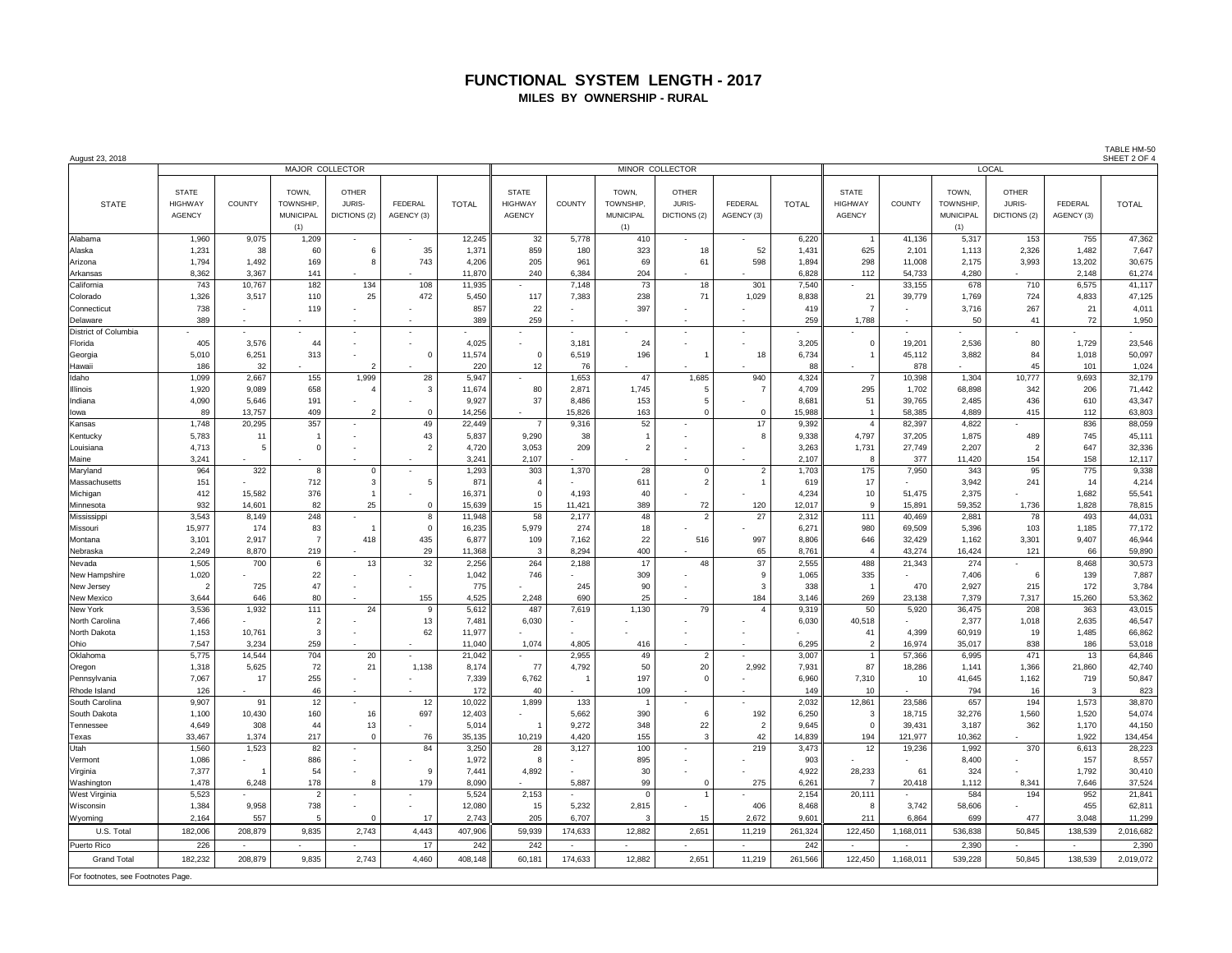### **FUNCTIONAL SYSTEM LENGTH - 2017 MILES BY OWNERSHIP - URBAN**

| August 23, 2018                   |                                                 |                          |              |                                                 |                |                                               |                                        |                              | SHEET 3 OF 4             |                                                 |                |                                               |                                        |                              |                |  |  |
|-----------------------------------|-------------------------------------------------|--------------------------|--------------|-------------------------------------------------|----------------|-----------------------------------------------|----------------------------------------|------------------------------|--------------------------|-------------------------------------------------|----------------|-----------------------------------------------|----------------------------------------|------------------------------|----------------|--|--|
|                                   |                                                 | <b>INTERSTATE</b>        |              |                                                 |                | OTHER FREEWAYS AND EXPRESSWAYS                |                                        |                              | OTHER PRINCIPAL ARTERIAL |                                                 |                |                                               |                                        |                              |                |  |  |
| <b>STATE</b>                      | <b>STATE</b><br><b>HIGHWAY</b><br><b>AGENCY</b> | <b>OTHER</b>             | <b>TOTAL</b> | <b>STATE</b><br><b>HIGHWAY</b><br><b>AGENCY</b> | <b>COUNTY</b>  | TOWN,<br>TOWNSHIP,<br><b>MUNICIPAL</b><br>(1) | <b>OTHER</b><br>JURIS-<br>DICTIONS (2) | <b>FEDERAL</b><br>AGENCY (3) | <b>TOTAL</b>             | <b>STATE</b><br><b>HIGHWAY</b><br><b>AGENCY</b> | <b>COUNTY</b>  | TOWN,<br>TOWNSHIP.<br><b>MUNICIPAL</b><br>(1) | <b>OTHER</b><br>JURIS-<br>DICTIONS (2) | <b>FEDERAL</b><br>AGENCY (3) | <b>TOTAL</b>   |  |  |
| Alabama                           | 433                                             | $\sim$                   | 433          | 29                                              | ä,             |                                               |                                        |                              | 29                       | 1,184                                           | 16             | 100                                           |                                        |                              | 1,300          |  |  |
| Alaska                            | 79                                              | ٠                        | 79           |                                                 |                |                                               |                                        |                              |                          | 121                                             | 19             |                                               |                                        |                              | 140            |  |  |
| Arizona                           | 252                                             |                          | 252          | 204                                             | $\overline{A}$ | $\overline{7}$                                |                                        |                              | 215                      | 307                                             | 89             | 447                                           |                                        | $\Omega$                     | 844            |  |  |
| Arkansas                          | 310                                             |                          | 310          | 102                                             |                |                                               |                                        |                              | 102                      | 598                                             |                | 28                                            |                                        |                              | 626            |  |  |
| California                        | 1,270                                           | $\sim$                   | 1,270        | 1,549                                           | $\mathbf 0$    |                                               | $\sim$                                 | $\overline{\phantom{a}}$     | 1,550                    | 1,382                                           | 682            | 4,686                                         | 8                                      | 3                            | 6,762          |  |  |
| Colorado                          | 304                                             |                          | 304          | 303                                             | 3              | 18                                            |                                        |                              | 324                      | 602                                             | 61             | 405                                           |                                        |                              | 1,068          |  |  |
| Connecticut                       | 317                                             | $\sim$                   | 317          | 244                                             |                |                                               |                                        | $\sim$                       | 244                      | 658                                             |                | 54                                            |                                        |                              | 712            |  |  |
| Delaware                          | 41                                              |                          | 41           | 39                                              |                |                                               |                                        |                              | 39                       | 214                                             |                | $\overline{1}$                                |                                        |                              | 215            |  |  |
| District of Columbia              | 12                                              | $\Omega$                 | 12           | 13                                              | ä,             |                                               |                                        | 3                            | 16                       | 96                                              | ÷.             |                                               |                                        | 10                           | 107            |  |  |
| Florida                           | 778                                             |                          | 778          | 563                                             | 6              | 5                                             |                                        |                              | 574                      | 3,465                                           | 339            | 170                                           |                                        |                              | 3,975          |  |  |
| Georgia                           | 710                                             |                          | 710          | 145                                             | 23             | c                                             |                                        |                              | 177                      | 2,131                                           | 137            | 110                                           |                                        |                              | 2,378          |  |  |
| Hawaii                            | 55                                              | $\sim$                   | 55           | 34                                              |                |                                               |                                        |                              | 34                       | 239                                             | 27             |                                               |                                        |                              | 266            |  |  |
| Idaho                             | 92                                              |                          | 92           | 28                                              |                |                                               |                                        |                              | 28                       | 205                                             | 15             | 164                                           | 47                                     |                              | 431            |  |  |
| Illinois                          | 713                                             | 229                      | 942          | 110                                             | ÷              |                                               | 7                                      |                              | 117                      | 2,526                                           | 238            | 121                                           | $\Delta$                               |                              | 2,888          |  |  |
| Indiana                           | 425                                             | 67                       | 492          | 165                                             | $\overline{4}$ | 12                                            |                                        |                              | 181                      | 1,089                                           | 175            | 416                                           | $\Omega$                               |                              | 1,679          |  |  |
| lowa                              | 175                                             |                          | 175          |                                                 |                |                                               |                                        |                              |                          | 828                                             | $\overline{4}$ | 76                                            |                                        |                              | 908            |  |  |
| Kansas                            | 169                                             | 65                       | 234          | 185                                             |                | 5                                             |                                        | $\Omega$                     | 191                      | 282                                             | $\overline{7}$ | 28                                            |                                        | 3                            | 319            |  |  |
| Kentucky                          | 222                                             |                          | 222          | 75                                              | ٠              |                                               |                                        |                              | 75                       | 619                                             |                | 27                                            |                                        |                              | 646            |  |  |
| Louisiana                         | 405                                             |                          | 405          | 72                                              |                |                                               |                                        |                              | 72                       | 964                                             | 34             | 65                                            | 10                                     |                              | 1,074          |  |  |
| Maine                             | 45                                              | 42                       | 87           | 18                                              |                |                                               |                                        |                              | 18                       | 148                                             |                |                                               |                                        |                              | 148            |  |  |
| Maryland                          | 267                                             | 71                       | 338          | 234                                             | 1              | 6                                             | 38                                     | 32                           | 311                      | 802                                             | 48             | 156                                           | $\overline{4}$                         | ×,                           | 1,009          |  |  |
| Massachusetts                     | 510                                             |                          | 511          | 314                                             |                | $\Omega$                                      | g                                      | $\overline{1}$               | 324                      | 936                                             |                | 991                                           | 53                                     | $\Omega$                     | 1,980          |  |  |
| Michigan                          | 685                                             |                          | 685          | 356                                             |                |                                               |                                        |                              | 356                      | 1,171                                           | 745            | 444                                           | 5                                      |                              | 2,365          |  |  |
| Minnesota                         | 325                                             |                          | 325          | 220                                             | $\Omega$       |                                               |                                        |                              | 221                      | 556                                             | 55             | $\overline{7}$                                |                                        |                              | 618            |  |  |
| Mississippi                       | 253                                             | ÷.                       | 253          | 61                                              |                | $\overline{2}$                                |                                        |                              | 64                       | 731                                             | 12             | 209                                           |                                        | ÷.                           | 951            |  |  |
| Missouri                          | 538                                             | ٠                        | 538          | 483                                             |                | 11                                            |                                        |                              | 494                      | 643                                             | 55             | 170                                           |                                        |                              | 870            |  |  |
| Montana                           | 98                                              | $\sim$                   | 98           |                                                 |                |                                               |                                        |                              |                          | 220                                             |                | 37                                            |                                        |                              | 257            |  |  |
| Nebraska                          | 69                                              |                          | 69           | 128                                             | $\Omega$       | 3                                             |                                        |                              | 130                      | 199                                             | 10             | 117                                           |                                        |                              | 326            |  |  |
| Nevada                            | 155                                             | $\epsilon$               | 155          | 32                                              | 16             | 5                                             |                                        | $\sim$                       | 53                       | 250                                             | 45             | 79                                            |                                        | ÷,                           | 374            |  |  |
| New Hampshire                     | 51                                              | 32                       | 83           | 31                                              |                |                                               | 43                                     |                              | 74                       | 155                                             |                | 63                                            | 6                                      |                              | 224            |  |  |
| New Jersey                        | 282                                             | 104                      | 387          | 196                                             |                |                                               | 257                                    | $\sim$                       | 453                      | 1,191                                           | 542            | 57                                            | 11                                     | $\sim$                       | 1,801          |  |  |
| New Mexico                        | 153                                             |                          | 153          | 12                                              |                |                                               |                                        |                              | 12                       | 442                                             | $\mathbf{0}$   | 243                                           |                                        |                              | 685            |  |  |
| New York                          | 619                                             | 321                      | 940          | 673                                             | 32             | 50                                            | 61                                     |                              | 816                      | 1,908                                           | 287            | 952                                           |                                        | ٠                            | 3,154          |  |  |
| North Carolina                    | 721                                             |                          | 721          | 484                                             |                |                                               |                                        | $\overline{1}$               | 487                      | 1,960                                           |                | 32                                            |                                        |                              | 1,992          |  |  |
| North Dakota                      | 61                                              |                          | 61           |                                                 |                |                                               |                                        |                              |                          | 163                                             |                | 47                                            |                                        |                              | 210            |  |  |
| Ohio                              | 841                                             | 91                       | 931          | 575                                             | 3              | 2                                             |                                        |                              | 580                      | 1,982                                           | 73             | 391                                           |                                        |                              | 2,446          |  |  |
| Oklahoma                          | 246                                             | 40                       | 286          | 133                                             |                | я                                             | 64                                     |                              | 205                      | 724                                             | 19             | 420                                           | 9                                      |                              | 1,173          |  |  |
| Oregon                            | 234                                             |                          | 234          | 60                                              | $\overline{2}$ |                                               |                                        |                              | 64                       | 635                                             | 50             | 167                                           | 3                                      |                              | 856            |  |  |
| Pennsylvania                      | 533                                             | 242                      | 775          | 515                                             |                |                                               | 50                                     |                              | 565                      | 2,622                                           | 49             | 125                                           | $\overline{2}$                         |                              | 2,798          |  |  |
| Rhode Island                      | 52                                              |                          | 52           | 73                                              |                |                                               | $\mathbf{R}$                           |                              | 81                       | 304                                             |                | 35                                            | 3                                      |                              | 342            |  |  |
| South Carolina                    | 304                                             | $\overline{\phantom{a}}$ | 304          | 84                                              |                |                                               |                                        |                              | 84                       | 1,062                                           | $\bar{z}$      | $\overline{c}$                                |                                        | ÷,                           | 1,064          |  |  |
| South Dakota<br>Tennessee         | 88<br>557                                       | $\overline{\phantom{a}}$ | 88<br>557    | 18<br>165                                       | ÷              | 8                                             |                                        |                              | 18<br>173                | 108<br>1,782                                    | $\overline{2}$ | 28<br>122                                     | Δ                                      |                              | 137            |  |  |
| Texas                             | 1,459                                           |                          | 1,459        | 1,090                                           |                | $\overline{7}$                                | 308                                    |                              | 1,405                    | 4,492                                           | 133            | 1,513                                         | 12                                     |                              | 1,910<br>6,150 |  |  |
|                                   |                                                 |                          |              |                                                 |                |                                               |                                        |                              | 49                       | 624                                             | $\overline{1}$ | 31                                            |                                        |                              | 656            |  |  |
| Utah                              | 253                                             |                          | 253          | 49                                              |                |                                               |                                        |                              |                          |                                                 |                |                                               |                                        |                              |                |  |  |
| Vermont<br>Virginia               | 64<br>521                                       |                          | 64<br>521    | 12<br>273                                       | ٠              | $\overline{4}$<br>39                          | 19                                     | 24                           | 16<br>355                | 83<br>707                                       | 36             | 43<br>605                                     |                                        | $\overline{4}$               | 126<br>1,353   |  |  |
| Washington                        | 335                                             |                          | 335          | 416                                             |                | 5                                             |                                        |                              | 421                      | 485                                             | 160            | 791                                           | $\overline{7}$                         |                              | 1,443          |  |  |
| West Virginia                     | 193                                             | 42                       | 235          | 14                                              |                |                                               |                                        |                              | 14                       | 394                                             |                | 5                                             |                                        | ÷,                           | 399            |  |  |
| Wisconsin                         | 364                                             | ٠                        | 364          | 340                                             | ٠              |                                               |                                        |                              | 340                      | 1,227                                           | 389            | 326                                           |                                        |                              | 1,942          |  |  |
| Wyoming                           | 106                                             |                          | 106          | 3                                               |                |                                               |                                        |                              |                          | 205                                             | $\mathcal{P}$  | 14                                            |                                        |                              | 221            |  |  |
| U.S. Total                        | 17,745                                          | 1,347                    | 19,092       | 10,919                                          | 96             | 211                                           | 865                                    | 62                           | 12,152                   | 46,422                                          | 4,556          | 15,119                                        | 198                                    | 21                           | 66,316         |  |  |
| Puerto Rico                       | 257                                             | ×.                       | 257          | 56                                              |                | $\mathbf 0$                                   |                                        |                              | 56                       | 385                                             | ÷.             | 10                                            |                                        |                              | 395            |  |  |
| <b>Grand Total</b>                | 18,002                                          | 1,348                    | 19,350       | 10,974                                          | 96             | 211                                           | 864                                    | 62                           | 12,208                   | 46,807                                          | 4,556          | 15,129                                        | 197                                    | 21                           | 66,711         |  |  |
|                                   |                                                 |                          |              |                                                 |                |                                               |                                        |                              |                          |                                                 |                |                                               |                                        |                              |                |  |  |
| For footnotes, see Footnotes Page |                                                 |                          |              |                                                 |                |                                               |                                        |                              |                          |                                                 |                |                                               |                                        |                              |                |  |  |

TABLE HM-50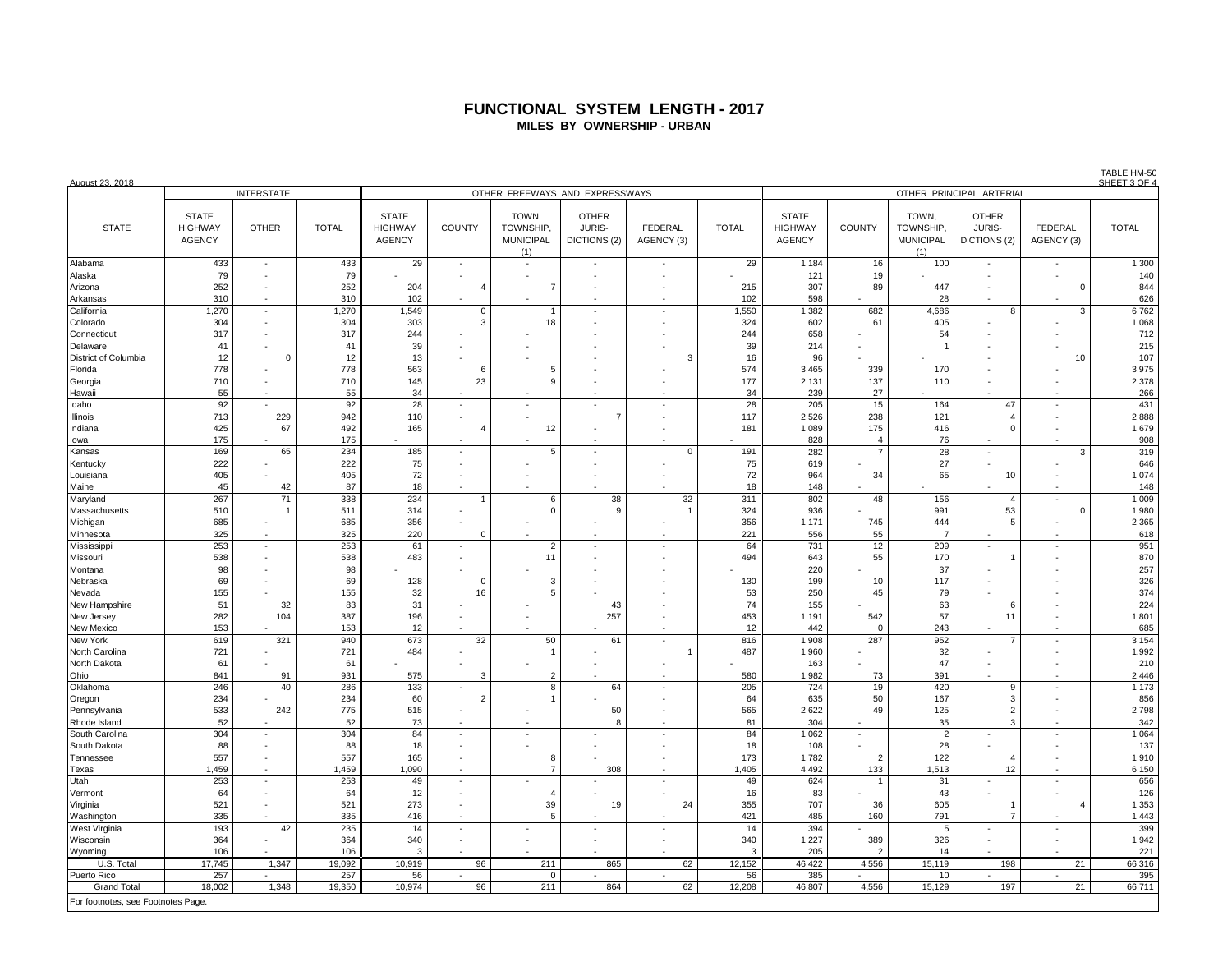#### **FUNCTIONAL SYSTEM LENGTH - 2017 MILES BY OWNERSHIP - URBAN**

| August 23, 2018                   |                |                          |                 |                |                |              |                |                 |                |                        |                          |              |                | SHEET 4 OF 4             |                          |                 |                |              |                |         |           |                |                          |              |
|-----------------------------------|----------------|--------------------------|-----------------|----------------|----------------|--------------|----------------|-----------------|----------------|------------------------|--------------------------|--------------|----------------|--------------------------|--------------------------|-----------------|----------------|--------------|----------------|---------|-----------|----------------|--------------------------|--------------|
|                                   | MINOR ARTERIAL |                          |                 |                |                |              |                | MAJOR COLLECTOR |                |                        |                          |              |                |                          |                          | MINOR COLLECTOR |                | LOCAL        |                |         |           |                |                          |              |
|                                   |                |                          |                 |                |                |              |                |                 |                |                        |                          |              |                |                          |                          |                 |                |              |                |         |           |                |                          |              |
|                                   | <b>STATE</b>   |                          | TOWN.           | <b>OTHER</b>   |                |              | <b>STATE</b>   |                 | TOWN,          | <b>OTHER</b>           |                          |              | <b>STATE</b>   |                          | TOWN,                    | <b>OTHER</b>    |                |              | <b>STATE</b>   |         | TOWN.     | OTHER          |                          |              |
|                                   |                |                          |                 |                |                |              |                |                 |                |                        |                          |              |                |                          |                          |                 |                |              |                |         |           |                |                          |              |
| <b>STATE</b>                      | <b>HIGHWAY</b> | COUNTY                   | <b>TOWNSHIP</b> | JURIS-         | FEDERAL        | <b>TOTAL</b> | <b>HIGHWAY</b> | COUNTY          | TOWNSHIP.      | JURIS-                 | <b>FEDERAL</b>           | <b>TOTAL</b> | <b>HIGHWAY</b> | COUNTY                   | <b>TOWNSHIP</b>          | JURIS-          | <b>FEDERAL</b> | <b>TOTAL</b> | <b>HIGHWAY</b> | COUNTY  | TOWNSHIP. | JURIS-         | FEDERAL                  | <b>TOTAL</b> |
|                                   | <b>AGENCY</b>  |                          | MUNICIPAL       | DICTIONS (2)   | AGENCY (3)     |              | <b>AGENCY</b>  |                 |                | MUNICIPAL DICTIONS (2) | AGENCY (3)               |              | <b>AGENCY</b>  |                          | MUNICIPAL                | DICTIONS (2)    | AGENCY (3)     |              | <b>AGENCY</b>  |         | MUNICIPAL | DICTIONS (2)   | AGENCY (3)               |              |
|                                   |                |                          | (1)             |                |                |              |                |                 | (1)            |                        |                          |              |                |                          | (1)                      |                 |                |              |                |         | (1)       |                |                          |              |
| Alabama                           | 886            | 257                      | 1,216           |                | 23             | 2,382        | 82             | 988             | 2,544          |                        | 8                        | 3,622        |                | 120                      | 66                       |                 |                | 186          |                | 3,074   | 17,153    | $\mathbf 0$    | 512                      | 20,740       |
| Alaska                            | 152            | 37                       | 11              |                | $\Omega$       | 201          | 166            | 61              | 24             | $\Omega$               |                          | 251          | 99             | 108                      | 26                       | $\overline{2}$  |                | 235          | 70             | 1,509   | 266       | 16             | 87                       | 1,949        |
| Arizona                           | 208            | 452                      | 1,960           | $\overline{2}$ | 15             | 2,638        | 69             | 503             | 1,284          | 14                     | 63                       | 1,933        | $\mathbf{3}$   | 104                      | 106                      |                 |                | 223          | 204            | 3,163   | 16,377    | 362            | 147                      | 20,253       |
| Arkansas                          | 874            | 134                      | 834             |                |                | 1,841        | 392            | 449             | 1,370          |                        |                          | 2,210        |                | 139                      | 102                      |                 |                | 248          | 69             | 683     | 10,597    |                | 493                      | 11,843       |
| California                        | 563            | 1,616                    | 8,843           | 17             | $\overline{2}$ | 11,040       | 69             | 3,223           | 9,301          | $\overline{4}$         | 16                       | 12,612       |                | 233                      | 62                       | $\Omega$        | 3              | 299          |                | 13,436  | 56,704    | 127            | 864                      | 71,132       |
| Colorado                          | 226            | 333                      | 1,245           | $\mathbf 0$    |                | 1,804        | 77             | 481             | 1,288          | 3                      | 6                        | 1,856        | $\Omega$       | 26                       | 35                       |                 | 5              | 66           | 3              | 3,860   | 11,360    | 16             | 36                       | 15,275       |
| Connecticut                       | 939            |                          | 731             | $\mathcal{P}$  |                | 1,672        | 368            |                 | 1.448          | $\Omega$               |                          | 1.816        | 10             | ٠                        | 302                      |                 |                | 313          | 13             |         | 10,638    | 71             | 57                       | 10,779       |
| Delaware                          | 221            |                          | $\overline{2}$  |                |                | 223          | 407            |                 | $\overline{7}$ |                        |                          | 415          | 66             |                          | $\Delta$                 |                 |                | 71           | 1,794          |         | 763       | 37             | 50                       | 2,645        |
| District of Columbia              | 155            |                          |                 |                | 8              | 164          | 150            |                 |                | $\Omega$               | 5                        | 156          |                |                          |                          |                 |                |              | 951            | $\sim$  |           | 35             | 75                       | 1,060        |
| Florida                           | 1,486          | 1,709                    | 1,008           | ٠              | ٠              | 4,203        | 161            | 3,671           | 2,622          |                        |                          | 6.454        | $\overline{4}$ | 1,133                    | 732                      |                 |                | 1.869        | $\overline{2}$ | 36,992  | 31,054    | $\overline{7}$ | 460                      | 68,515       |
| Georgia                           | 1,975          | 1.505                    | 1,322           |                | $\Omega$       | 4,802        | 356            | 1,879           | 1,529          |                        | $\Omega$                 | 3,764        |                | 617                      | 107                      |                 |                | 725          | 26             | 22.756  | 15,120    | 26             | 1.779                    | 39,707       |
| Hawaii                            | 82             | 110                      |                 |                |                | 192          | 30             | 232             |                |                        |                          | 263          | 13             | 176                      |                          |                 |                | 190          | 8              | 1,765   |           | 22             | 17                       | 1,811        |
| Idaho                             | 62             | 69                       | 414             | 116            | $\sim$         | 660          | 11             | 79              | 542            | 124                    | $\sim$                   | 756          | $\sim$         | $\overline{2}$           | 8                        | $\overline{2}$  |                | 12           | $\overline{1}$ | 342     | 3,418     | 466            | 17                       | 4,243        |
| Illinois                          | 1,456          | 1,125                    | 1,602           | $\overline{7}$ |                | 4,191        | 443            | 947             | 3,451          | 16                     |                          | 4,857        | 40             | 147                      | 1,308                    |                 |                | 1,495        | 196            | 183     | 34,686    | 155            | 28                       | 35,247       |
| Indiana                           | 479            | 934                      | 1,758           |                |                | 3,171        | 164            | 1,435           | 1,795          | $\overline{0}$         |                          | 3,394        |                | 291                      | 398                      | $\Omega$        |                | 690          | 46             | 8,106   | 12,266    | 13             | 68                       | 20,499       |
| lowa                              | 45             | 275                      | 1,345           | 3              | $\Omega$       | 1,668        |                | 351             | 974            | q                      |                          | 1,336        |                | $\Omega$                 |                          |                 |                |              | $\Omega$       | 994     | 7,369     | 172            | 25                       | 8,561        |
| Kansas                            | 143            | 203                      | 1,028           | $\epsilon$     |                | 1,373        | 30             | 622             | 1,114          |                        |                          | 1,765        |                | 116                      | 275                      |                 |                | 391          |                | 1,159   | 8,801     |                |                          | 9,960        |
| Kentucky                          | 1,158          | 49                       | 151             | $\overline{1}$ |                | 1,358        | 686            | 218             | 478            | 2                      |                          | 1,384        | 184            | 76                       | 144                      |                 |                | 404          | 185            | 2,531   | 8,048     | 84             | 160                      | 11,007       |
| Louisiana                         | 1,227          | 221                      | 506             | ×              |                | 1,954        | 778            | 449             | 928            |                        |                          | 2,154        | 212            | $\overline{2}$           |                          |                 |                | 215          | 57             | 4,048   | 7,623     |                | $\overline{7}$           | 11,736       |
| Maine                             | 254            |                          | $\Omega$        |                |                | 254          | 541            |                 | $\overline{1}$ | $\overline{0}$         |                          | 542          | 73             |                          |                          |                 |                | 73           | $\Omega$       |         | 2,257     | 23             | $\Delta$                 | 2,284        |
| Maryland                          | 737            | 564                      | 270             | 5              | 5              | 1,581        | 297            | 1,174           | 364            | 12                     | g                        | 1.857        | 33             | 435                      | 73                       | $\overline{z}$  |                | 543          | 126            | 9,690   | 3,062     | 59             | 64                       | 13,001       |
| Massachusetts                     | 624            |                          | 3,342           | 70             | 3              | 4,039        | 35             |                 | 3,013          | 23                     |                          | 3,071        |                |                          |                          |                 |                |              | 40             |         | 20,240    | 246            | 78                       | 20,604       |
| Michigan                          | 570            | 2,664                    | 1,704           | $\overline{4}$ |                | 4,943        | 20             | 2,123           | 1,742          | $\overline{7}$         |                          | 3,892        |                | 92                       | 30                       | $\Omega$        |                | 123          | $\mathbf{q}$   | 11,137  | 14,452    |                |                          | 25,599       |
| Minnesota                         | 430            | 1,609                    | 520             | $\overline{1}$ |                | 2.559        | 25             | 793             | 1.387          | $\Omega$               |                          | 2.206        |                | 214                      | 584                      |                 |                | 799          | $\overline{2}$ | 228     | 15,226    | 45             | $\overline{\phantom{a}}$ | 15,503       |
| Mississipp                        | 215            | 159                      | 666             | $\sim$         | 49             | 1.088        | 92             | 375             | 1.105          | $\sim$                 | $\overline{\phantom{a}}$ | 1.574        | $\alpha$       |                          | $\mathbf{3}$             | $\Omega$        |                | 10           | 50             | 2.242   | 6.793     | 13             | $\mathbf{q}$             | 9,108        |
| Missouri                          | 587            | 265                      | 1,306           | $\overline{1}$ |                | 2,159        | 487            | 402             | 1,407          |                        |                          | 2,298        | 56             | 110                      | 213                      |                 |                | 379          | 310            | 2,748   | 14,465    | 29             | 59                       | 17,611       |
| Montana                           | 131            |                          | 159             |                |                | 290          | 39             |                 | 366            |                        |                          | 405          | 2              |                          | 53                       |                 |                | 54           | 25             |         | 3,100     |                |                          | 3,125        |
| Nebraska                          | 90             | 99                       | 677             | $\Omega$       |                | 866          | $\overline{2}$ | 159             | 488            |                        |                          | 650          |                | 22                       | 47                       |                 |                | 70           |                | 459     | 5,232     | $\mathbf{R}$   | 70                       | 5,768        |
| Nevada                            | 190            | 297                      | 397             | 8              | ٠              | 893          | 29             | 11              |                |                        | 3                        | 49           | 55             | 531                      | 579                      | 5               | 22             | 1,192        | 25             | 3,988   | 3,424     | ٠              | $^{\circ}$               | 7,438        |
| New Hampshire                     | 219            |                          | 265             | 5              |                | 490          | 210            |                 | 325            |                        |                          | 536          |                |                          |                          |                 |                |              | 51             |         | 3,606     |                |                          | 3,658        |
| New Jersey                        | 276            | 2,588                    | 767             | $\mathbf{1}$   |                | 3,632        | 13             | 1,348           | 1,561          | $\overline{0}$         |                          | 2,922        |                | 93                       | 308                      |                 |                | 401          | 7              | 502     | 23,027    | 187            | 134                      | 23,856       |
| New Mexico                        | 175            | 22                       | 537             |                |                | 735          | 112            | 83              | 635            |                        | $\overline{2}$           | 832          | 67             | 47                       | 190                      |                 |                | 306          | 8              | 1,492   | 6,271     | 576            | 28                       | 8,376        |
| New York                          | 1,682          | 1,574                    | 2,204           | 43             |                | 5,503        | 493            | 1,831           | 3,189          | 14                     |                          | 5,527        | 16             | 161                      | 61                       |                 | $\Omega$       | 240          | 34             | 769     | 32,031    | 361            | 310                      | 33,505       |
| North Carolina                    | 3,100          |                          | 304             |                | 49             | 3,453        | 2,857          |                 | 505            | $\Omega$               | 5                        | 3,368        | 394            |                          | 60                       |                 |                | 453          | 10,993         |         | 19,677    | 22             | 118                      | 30,810       |
| North Dakota                      | 18             | $\overline{\phantom{a}}$ | 295             |                |                | 316          | $\overline{2}$ | 32              | 293            |                        |                          | 326          |                |                          |                          |                 |                |              | -3             | 15      | 1,941     |                |                          | 1,959        |
| Ohio                              | 1,450          | 720                      | 1,802           |                |                | 3,972        | 809            | 1,558           | 3,006          |                        |                          | 5,373        | 18             | 287                      | 296                      |                 |                | 600          | 3              | 1,423   | 32,019    | 56             | 86                       | 33,587       |
| Oklahoma                          | 230            | 407                      | 1,625           | $\overline{2}$ | ×,             | 2,264        | 76             | 342             | 1,131          | $\mathbf 0$            |                          | 1,548        |                | 43                       | 94                       |                 |                | 137          |                | 1,857   | 10,923    | 5              |                          | 12,784       |
| Oregon                            | 200            | 393                      | 693             |                |                | 1,285        | 66             | 806             | 1,250          | 3                      | $^{\circ}$               | 2,125        | $\mathbf{3}$   | 223                      | 268                      |                 |                | 495          | 34             | 2,255   | 7,578     | 95             | 32                       | 9,995        |
| Pennsylvania                      | 3,225          | 174                      | 541             | $\circ$        |                | 3,941        | 3,486          | 152             | 2,065          |                        | $\overline{2}$           | 5,705        |                |                          |                          |                 |                |              | 1,015          |         | 32,699    | 191            | 73                       | 33,979       |
| Rhode Island                      | 183            |                          | 160             |                |                | 343          | 96             |                 | 428            | 10                     | 5                        | 540          |                |                          | 29                       |                 |                | 33           | 13             |         | 3.167     | 56             | 57                       | 3,293        |
| South Carolina                    | 1,684          | 32                       | 60              |                | $\Omega$       | 1,777        | 2,499          | 145             | 174            |                        |                          | 2,818        | 52             | 20                       | $\overline{\phantom{a}}$ |                 |                | 74           | 5,851          | 6,016   | 3,331     | $\overline{1}$ | $\mathbf{3}$             | 15,201       |
| South Dakota                      | 43             | 80                       | 311             | $\overline{1}$ | $\Omega$       | 435          |                | 95              | 243            | 11                     |                          | 350          |                |                          |                          |                 |                |              |                | 104     | 2,030     | 247            | 11                       | 2,393        |
| Tennessee                         | 1.072          | 257                      | 1.273           | 96             |                | 2.697        | 295            | 502             | 1.756          | 128                    |                          | 2.681        | 9              | 644                      | 349                      | 211             |                | 1.212        |                | 7.040   | 15.484    | 14             | 20                       | 22,559       |
| Texas                             | 2,516          | 760                      | 4,718           | $\overline{1}$ | $^{\circ}$     | 7,996        | 5,878          | 2,046           | 7,782          | 62                     |                          | 15,771       | 49             | 419                      | 653                      |                 |                | 1,122        | 126            | 16,367  | 57,823    | $\overline{2}$ | 597                      | 74,915       |
| Utah                              | 185            | 41                       | 451             | ٠              |                | 677          | 56             | 172             | 881            |                        |                          | 1,109        |                | 185                      | 348                      |                 |                | 534          | 15             | 52      | 7,821     | ۰              | -9                       | 7,897        |
| Vermont                           | 55             |                          | 93              |                |                | 148          | 43             |                 | 204            |                        |                          | 247          |                |                          | 31                       |                 |                | 32           |                |         | 861       |                | $\overline{7}$           | 867          |
| Virginia                          | 1,116          | 131                      | 1,008           | $^{\circ}$     | 35             | 2,290        | 1,394          | 129             | 1,029          |                        | 6                        | 2,558        | 558            | 9                        | 189                      |                 |                | 755          | 8,305          | 1,372   | 8,406     |                | 627                      | 18,711       |
| Washington                        | 260            | 779                      | 1,680           | 3              | $\Delta$       | 2,726        | 46             | 882             | 1,817          | 6                      |                          | 2,752        |                | 129                      | 76                       |                 |                | 205          |                | 4,445   | 11,341    | 75             | 429                      | 16,297       |
| West Virginia                     | 675            |                          | 45              |                |                | 720          | 676            |                 | 224            | $\overline{0}$         |                          | 901          | 61             | $\overline{\phantom{a}}$ |                          |                 |                | 61           | 1,964          |         | 2,356     | -1             | $\Omega$                 | 4,320        |
| Wisconsin                         | 210            | 906                      | 1,595           |                |                | 2,711        | 8              | 348             | 2,642          |                        |                          | 2.998        |                |                          |                          |                 |                |              |                | 52      | 15,367    |                | 78                       | 15,497       |
| Wyoming                           | 67             | 64                       | 117             | $\Omega$       |                | 249          | 64             | 144             | 296            |                        |                          | 504          |                | 36                       | 49                       |                 |                | 92           | 15             | 275     | 1,299     |                |                          | 1,593        |
| U.S. Total                        | 34,805         | 23,613                   | 53,564          | 391            | 196            | 112,569      | 25,184         | 31,240          | 72,008         | 463                    | 135                      | 129,031      | 2,100          | 6,999                    | 8,261                    | 233             | 38             | 17,631       | 32,657         | 179,129 | 639,554   | 3,926          | 7,788                    | 863,054      |
| Puerto Rico                       | 876            |                          | 64              | $\Omega$       |                | 941          | 1.048          |                 | 148            |                        |                          | 1,203        |                |                          |                          |                 |                |              |                |         | 12,315    |                |                          | 12,315       |
| <b>Grand Total</b>                | 35,681         | 23,613                   | 53,628          | 391            | 196            | 113,510      | 26,232         | 31,240          | 72,156         | 463                    | 142                      | 130,234      | 2,100          | 6,999                    | 8,261                    | 233             | 38             | 17,631       | 32,657         | 179,129 | 651,870   | 3,926          | 7,788                    | 875,369      |
| For footnotes, see Footnotes Page |                |                          |                 |                |                |              |                |                 |                |                        |                          |              |                |                          |                          |                 |                |              |                |         |           |                |                          |              |
|                                   |                |                          |                 |                |                |              |                |                 |                |                        |                          |              |                |                          |                          |                 |                |              |                |         |           |                |                          |              |

TABLE HM-50